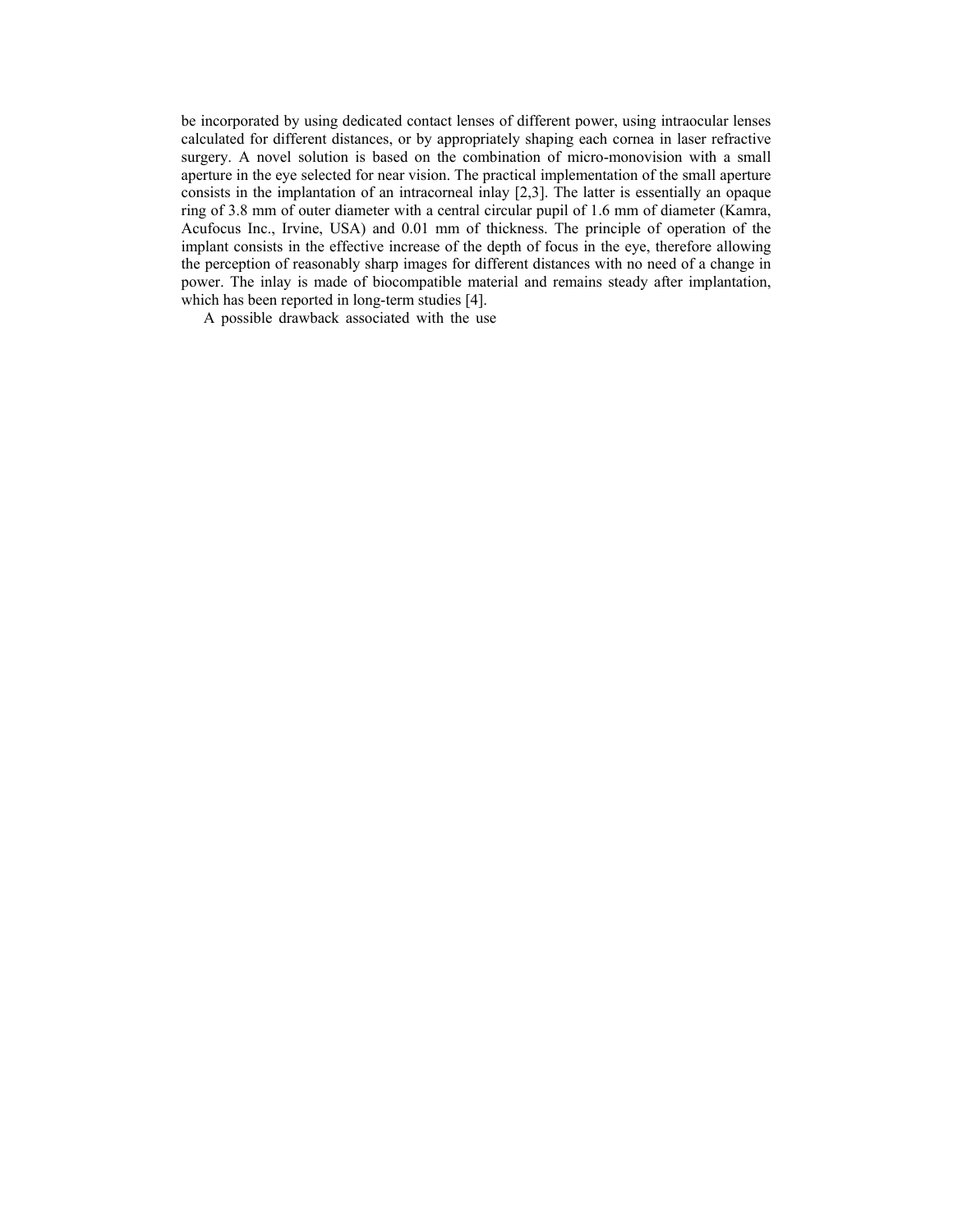and the other with the small aperture), the through-focus visual acuity exhibited similar values. The authors hypothesized about the possibility of suppression during the binocular measurements, owing to the large differences in the optical quality of the retinal images projected on each eye [27]. In that case, stereopsis based on retinal disparity is difficult to happen, although other mechanisms could be involved.

In the current work we investigate stereopsis, covering some questions associated to the simultaneous use of monovision and the corneal inlay. The corneal inlay was generated optically by an adaptive optics system. Subjects performed visual testing through a virtual corneal inlay reproducing the implanted eye. Target values of defocus of 0 D, 0.75 D, and 1.5 D myopic were selected for the implanted and the natural eye. The values correspond to the emmetropic eye, the value recommended by the manufacturer to combine with the inlay, and a typical value used in pure monovision, respectively.

## **2. Methods**

A binocular adaptive optics visual analyzer [24] was developed to perform the experiment. The apparatus was a modified version of one described elsewhere [28]. The system was able to measure and manipulate ocular aberrations from the two eyes simultaneously, while the subject performed visual testing. A schematic diagram is presented in Fig. 1. A single laser beam of 780 nm was divided into two separate beams and sent to each eye. The setup used a double periscope so that light backreflected from each retina was redirected into the system. Those beams entered the system spatially resolved but still close enough to allow the use of single optics for the two beams along the apparatus. A single Hartmann-Shack wavefront sensor was optically conjugated with the exit pupils from both eyes. The two pupils were projected onto the sensor. Custom-developed algorithms allowed video-rate operation for the retrieval of both ocular aberrations [24]. The pupils of both eyes were also conjugated on the surface of a phase modulator, keeping them spatially resolved. The correcting device was a reflective Liquid Crystal on Silicon (LCoS) spatial light modulator (Pluto, Holoeye Photonics AG, Germany). The use of such technology for visual testing purposes has been demonstrated in the past [29,30]. The modulator is a parallel-aligned nematic liquid-crystal device exhibiting full high-definition resolution (1920  $\times$  1080 pixels) and 60 Hz frame rate. The fill factor was over 85%, and the control was performed digitally from a personal computer. Once calibrated these devices have a high fidelity, so it is possible to use them in open loop configuration [29]. Each pupil was associated to an area of  $900 \times 900$  independent pixels on the LCoS for manipulating the aberrations.

An additional twisted-liquid-crystal device for intensity modulation (LC2002, Holoeye Photonics AG, Germany) was placed at the exit pupil plane of the apparatus for pupil diameter control. For accomplishing such modulation, appropriate polarization of the incoming beam must be guaranteed. This device has  $800 \times 600$  translucent independent square pixels of 32 µm and operated in transmission. The pupils were generated setting a binary mask with two apertures corresponding to each eye's pupil. The measured maximum contrast for the used wavelength was 93%. Pupil position was periodically checked using an additional camera and double-pupil tracking software [28]. Since infrared illumination was employed for measuring the eye's aberrations, it was necessary to correct for the existing chromatic aberration [31,32]. A pair of mirrors redirected the beams into separate optical relays, allowing the operation of two independent microdisplays for showing the stimuli. Having one screen for each eye allowed the generation of three-dimensional stimuli. Two micro-projectors (MPro 120, 3M, USA) were modified for using the internal liquid-crystal display (LCD). An interference filter centered at 550 nm and 40 nm bandwidth was incorporated to the system, closed to the pupil control plane, assuring quasi-monochromatic operation of the displays. The effective pixel size of the microdisplays was 11.75  $\mu$ m, operating with 800  $\times$  600 resolution. Control of the micro-projectors was accomplished from a computer employing a software package specifically developed for the task. An anti-aliasing filter was used for subpixel resolution.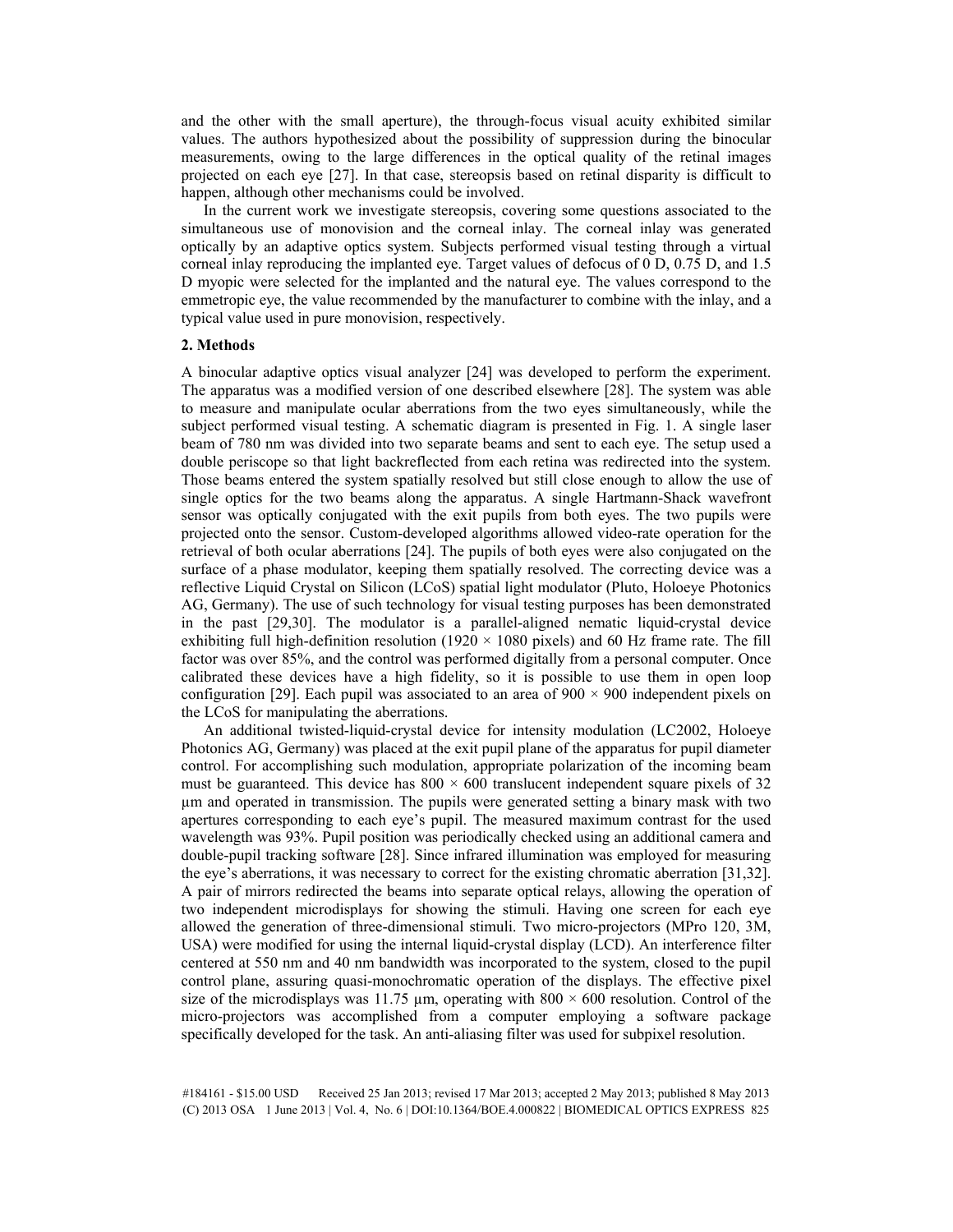

Fig. 1. Schematic diagram of the binocular adaptive optics visual simulator showing the main components. The setup includes a single Hartmann-Shack wavefront sensor and a single correcting device for measurement and manipulation of aberrations from the two eyes. The system incorporates two microdisplays for producing retinal disparity, therefore creating stereopsis.

The two microdisplays allowed the showing of different stimuli to each eye of the subject. Retinal disparity is the change in the relative position of a retinal image produced by a single object due to the parallax of the line of sight of each eye. Retinal disparity creates stereopsis, which is the natural ability for perceiving depth in the scene. The stimulus relative positions were changed in the two microdisplays for inducing local stereopsis in the subjects participating in the experiment [33]. An option for characterizing stereopsis is the measurement of stereo-acuity, defined as the minimum horizontal disparity that allows the observer to perceive relative depth. In our case, it is effectively measured as the minimum disparity that produces an impression of depth. It is strongly dependent on many factors, such as the stimuli shape and exposure time. In this work, a three-needle test was employed. This is a classical stereopsis test consisting of two outer bars, which remain steady and at the same plane at any moment, and a central bar presented at a different position to each eye. The retinal disparity of the central bar was changed for generating the perception of depth. Depending on the type of programmed disparity, the central bar appeared closer (crossed disparity) or farther (uncrossed disparity) than the virtual plane defined by the two other steady bars. A two-alternative forced-choice test was programmed for the experiment. The observer answered "in front" or "behind" after a 3 s exposure of the test, describing the position of the central bar regarding the two lateral ones. When considering the objective lens of 300 mm of focal length in combination with the optics of the experimental system, one pixel of the microdisplay subtended 0.13 arcmin at the entrance pupil of the eye. The perceived dimensions of each bar were  $19.5 \times 3.9$  arcmin. The separation across adjacent lines was 13 arcmin.

The experiment was conducted following the Declaration of Helsinki. Four subjects of ages ranging from 35 to 49 years participated in the experiment. All of them were familiar with the instrument, presented normal refraction, and had no retinal conditions. Before the experiment, the periscope in front of the eyes was modified to align both pupils while allowing subjects to reach binocular image fusion, avoiding double-image perception. This operation assured that lines of sight were natural for the observers, preventing visual discomfort and correcting hypothetical subclinical phorias. To achieve visual fusion, a circumference with a diametric line was shown in both microdisplays with a 90° rotation between them. Therefore, the target for visual fusion was perceived as a cross surrounded by a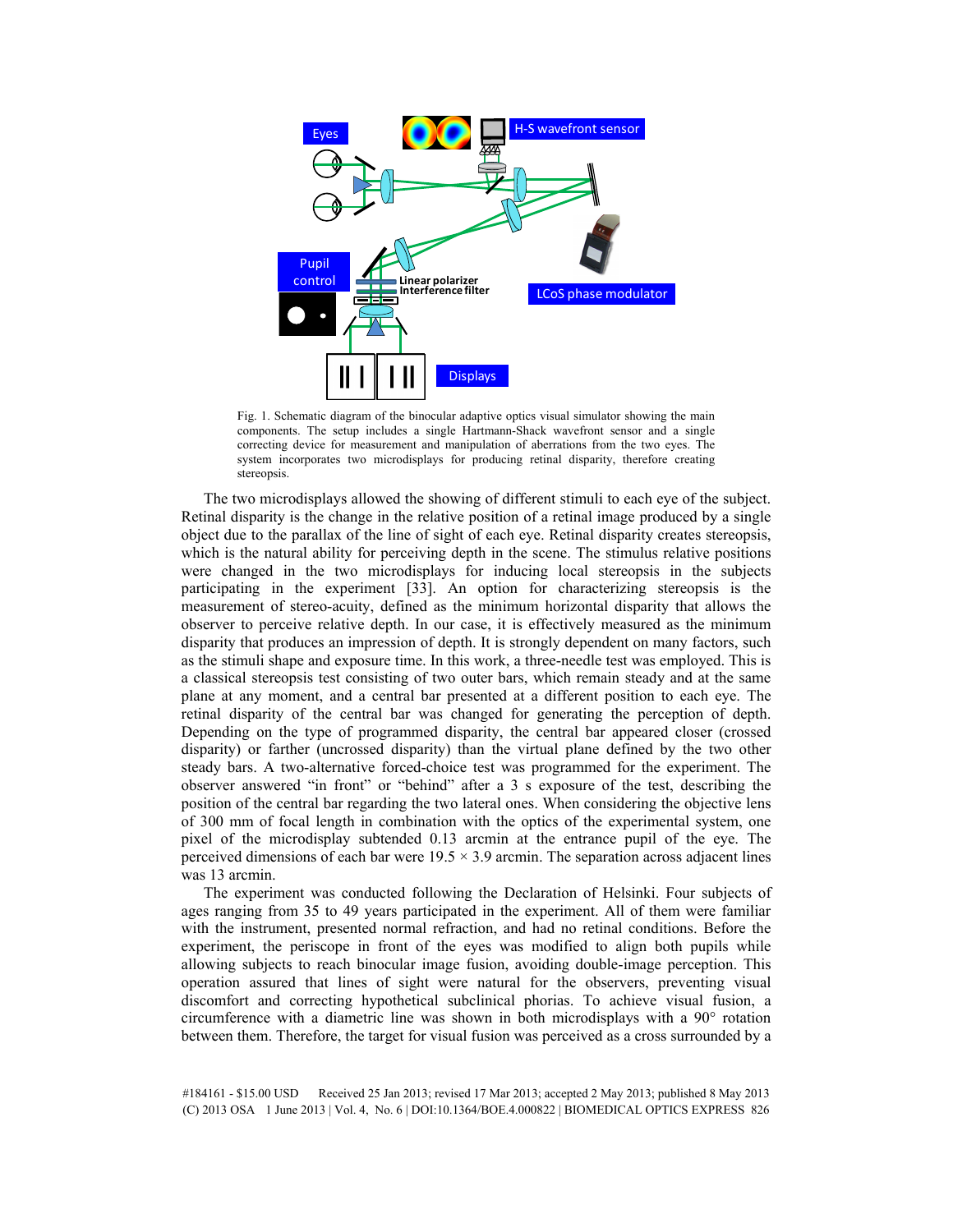circle. The linewidth of both figures subtended 3.9 arcmin. All subjects were able to properly accomplish fusion. During the runs and between each exposure of the three-needle test, the fusion target was displayed.

Paralyzed accommodation was induced by instilling cycloplegic drugs (tropicamide 0.5%, a drop every 30 min). Subjects were stabilized to the system by using their dental impression molds. After performing the alignment of the pupils, the ocular aberrations were measured by the wavefront sensor. Astigmatism and defocus were systematically corrected with the LCoS spatial phase modulator in both eyes. The rest of the higher-order aberrations were not corrected. The values of the remaining root mean square (RMS) obtained from high-order aberrations in a pupil of 4 mm of diameter were 0.10, 0.12, 0.13, and 0.14 µm for each subject. The high-order RMS for a 1.6 mm pupil was virtually 0 in every subject. Objective correction of defocus was also refined subjectively. The subjects were given control of the defocus induced by the system and further corrected defocus on each eye sequentially and finally binocularly. The procedure guaranteed that the subjects performed stereopsis tests with their best possible retinal contrast. In order to avoid misalignments during the runs, the subjects answered and performed the two-alternative forced-choice test by pressing a keypad to indicate the perception of the central bar of the test (i.e., beyond or in front). Monovision and different pupil sizes were generated during the experiment using both the LCoS phase modulator and the intensity modulator, respectively. Five different conditions were considered during the experiment: (a) natural vision; (b) 1.5 D monovision; (c) 0.75 D monovision; (d) natural vision and small pupil; (e) 0.75 D monovision and small pupil. In all cases the standard pupil diameter was 4 mm and the small pupil diameter was 1.6 mm. Both the additional defocus for monovision and the small pupil were applied in the nondominant eye when required. Ocular dominance was established by asking the subjects to fixate a distant stimulus with a single eye [34]. None of the subjects participating in the study obtained better visual acuity for far vision associated to the use of one or the other eye. Subjects were not able to perform the task for condition (b), owing to the large difference between retinal images causing suppression. Therefore, no results can be shown.

Stereopsis was generated maintaining the line of sight of the eyes approximately parallel to each other, corresponding to a situation of far vision. The subjects were unaware of which condition was tested at any time. For each condition, different values of induced retinal disparity were programmed. The minimum step was 0.13 arcmin. For each value of retinal disparity the subjects performed 15 trials, divided in 5 sets of measurements to prevent a subject's fatigue. Disparity was created by either moving the central line symmetrically in each eye by half the programmed disparity, or by moving only the central bar for one of the eyes, with random distribution of situations. The subjects were allowed to rest whenever required. Before the experiment, the subjects were allowed some trial runs to gain some training in the setup, observing stereoscopic tests with different disparities. From the measurements, average values for every condition and retinal disparity were calculated.

## **3. Results**

The normalized distribution of the responses as a function of the retinal disparity is presented in Fig. 2. Negative values correspond to uncrossed retinal disparity, while positive values are crossed disparity. For large negative values, the subject should always answer "far" in the two-alternative forced-choice test, and the ratio would tend to 1. On the contrary, for large positive values the subject's response would tend to be "near," and the far response ratio would approach to 0. The points in Fig. 2 represent the average results obtained from the four subjects. Error bars are the standard deviation in each case. The experimental points for each condition were fitted to a sigmoid function for determining the detection thresholds. This function is a special case of the Weibull probability distribution, widely employed as psychometric function in many visual tests [12,13]. The mathematical expression of the fitting function was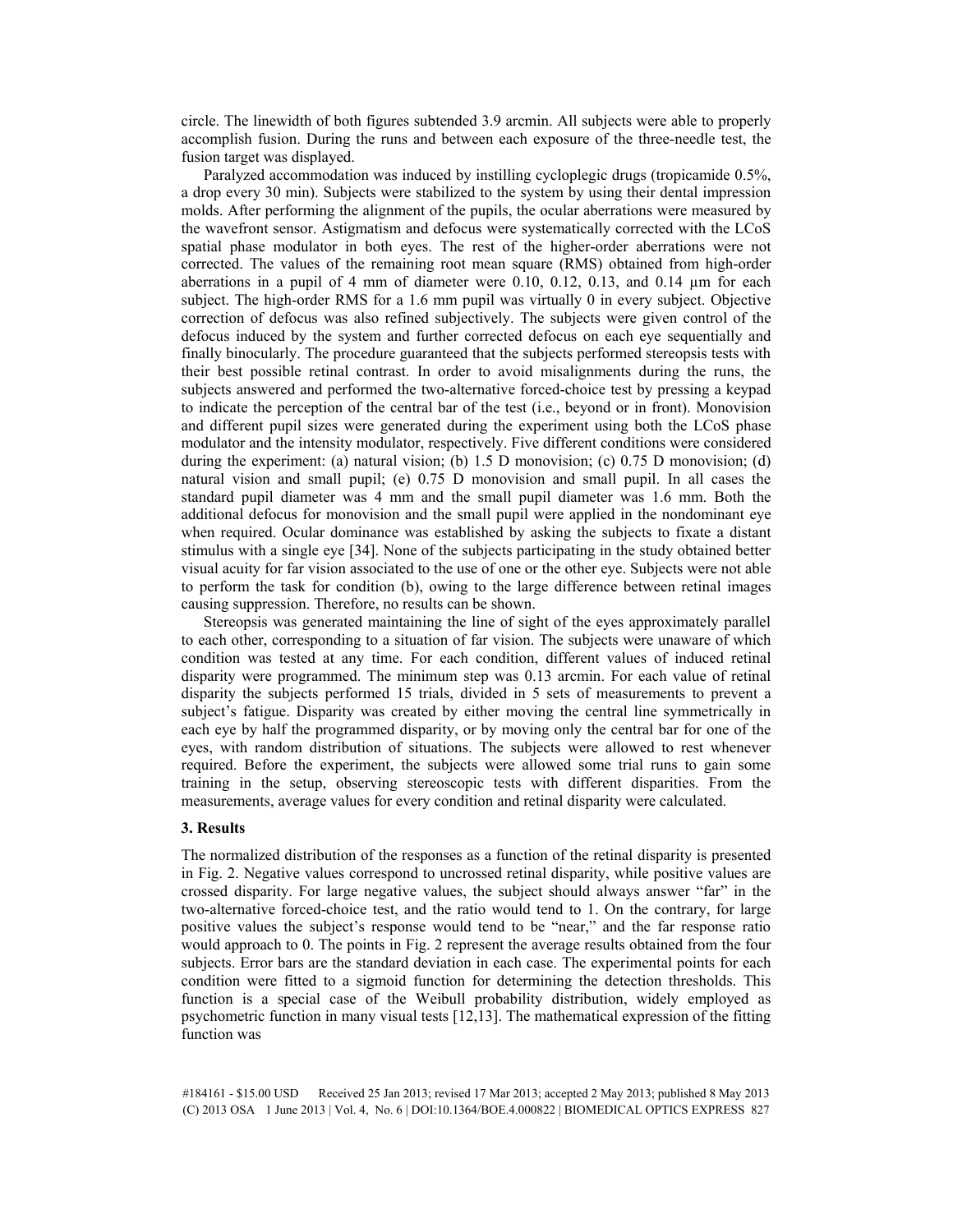$$
f(x) = \frac{1}{1 + e^{ax}}.\tag{1}
$$

A routine was developed for performing the curve fitting in Matlab (Matlab, MathWorks, USA), with *a* being the single free parameter of the Eq. (1) to be found. Ordinary least squares routines were employed for the task. Solid lines in Fig. 2 represent the fitted curve.

The left and right panels in Fig. 2 correspond to both eyes set to best focus for far distance and to 0.75 D monovision, respectively. Top panels correspond to 4-mm pupils in both eyes (i.e., top-left panel shows the results for natural viewing conditions and top-right panel shows the results for standard mild monovision). The squared correlation coefficient  $\mathbb{R}^2$  was 0.99 and 0.96, respectively, indicating an accurate fitting in both cases. The decrease in the slope of the monovision case is evident as compared with the natural situation, indicating a reduction of stereopsis. The error bars were also larger in the former case, indicating an increase in the intersubject variability of the answers in the two-alternative forced-choice test.



Fig. 2. The solid points represent the mean value of far responses from 4 subjects for the threeneedle test using a two-alternative forced-choice test. Error bars are the standard deviation. The solid lines are the least squares fitted psychometric curves. The right panels correspond to natural viewing, while the left ones present the results obtained under monovision with 0.75 D. At the bottom, the right panel corresponds to the case of vision with a small aperture in one of the eyes. The left panel presents the results obtained with a small aperture in combination with a monovision of 0.75 D in the same eye.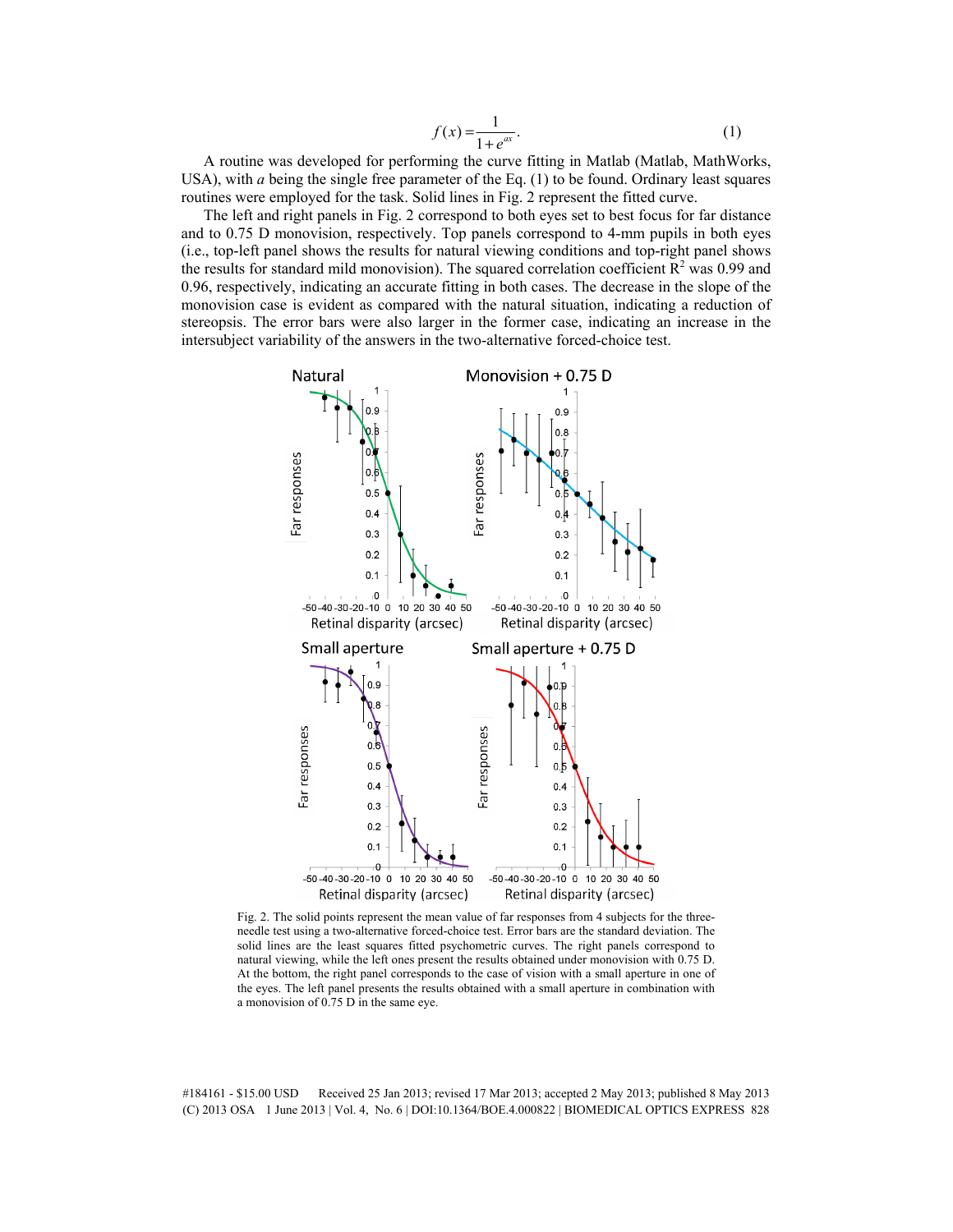The bottom panels in Fig. 2 show results corresponding to vision through a 4-mm pupil in the dominant eye and a small 1.6-mm pupil in the nondominant eye, with both eyes set to best focus (left panel), or in combination with 0.75 D monovision. The squared correlation coefficient  $\mathbb{R}^2$  was 0.99 and 0.94, respectively. As in the equal-pupil case, the case involving 0.75 D monovision exhibited wider error bars. However, there was not an evident change in the slope of the fitted curve, suggesting that stereopsis seemed relatively similar in both cases and also comparable to the natural vision case (Fig. 2, top left panel).

In order to obtain the stereoacuity under each studied condition, the value of 75% of right answers was selected in negative retinal disparities to determine the threshold of detection. This procedure was systematically applied on the fitted sigmoid curves obtained from the average data. The results are depicted in Fig. 3. Error bars correspond to the stereoacuity estimates for the 95% confidence limits of fitted parameter *a* in Eq. (1). The values obtained for parameter *a* for the natural conditions, 0.75 D standard monovision, small aperture, and small aperture combined with 0.75 D monovision, were 0.108, 0.030, 0.100, and 0.084 respectively. The average values were 10", 36", 11" and 13", respectively. The larger error bars were found for 0.75 D monovision with 4-mm pupils in both eyes. These values are represented in Fig. 3. It can be seen that monovision with 0.75 D added, which is an atypically small amount, produced a degradation in the stereoacuity values by a factor close to 4; however, the use of a small aperture in one of the eyes significantly reduced the negative impact of monovision on stereopsis to a value close to that achieved under natural vision conditions.



Fig. 3. Stereoacuity obtained as the average across subjects of the retinal disparity producing 75% of far responses, calculated from the psychometric fitted curve for each subject and condition.

## **4. Discussion**

Liquid-crystal spatial phase modulators are a convenient tool for visual testing applications. In particular, owing to their high resolution, they allow the manipulation of two pupils with a single device, making the system cost effective and reducing the complexity of the control. The requirement of using linearly polarized light is not an actual limitation for this type of experiment, since human vision is insensitive to the plane of vibration of the light and, furthermore, the use of polarized light does not affect ocular aberrations [35]. The phasewrapped representation of the wavefront inherently enforces the selection of a given wavelength, producing small deviations at different wavelengths. Parallel works were